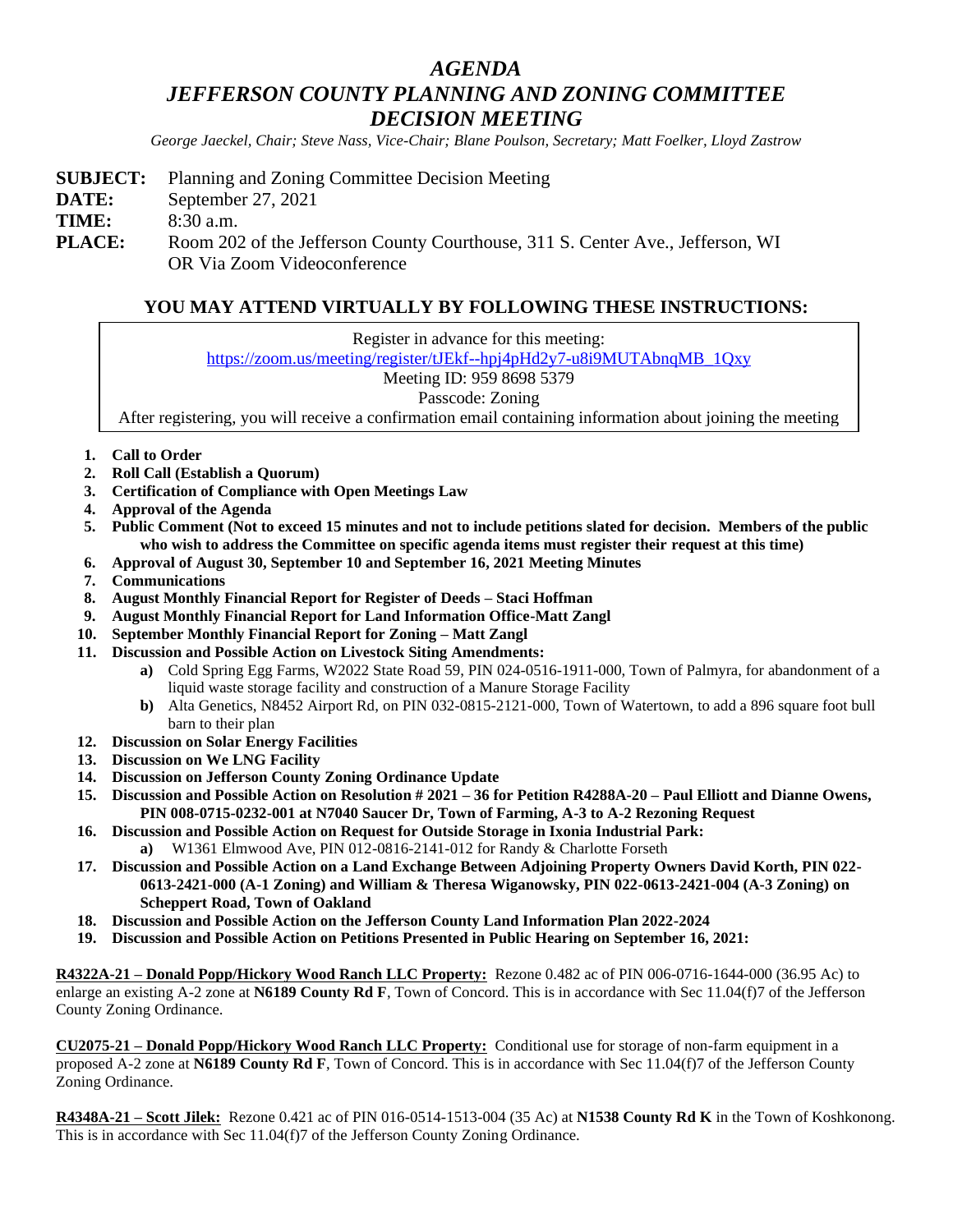**CU2085-21 – Scott Jilek & Amanda Collins:** Conditional use for a concrete contractor business in a proposed A-2 zone at **N1538 County Rd K,** Town of Koshkonong. This is in accordance with Sec 11.04(f)7 of the Jefferson County Zoning Ordinance.

**R4349A-21 – Ryan Rittenhouse:** Rezone a 1-ac A-3 lot adjacent to **W8743 Danielson Rd** to A-2. The site is in the Town of Sumner, on PIN 028-0513-0921-002 (1 Ac). This is in accordance with Sec 11.4(f)7 of the Jefferson County Zoning Ordinance.

**CU2086-21 – Ryan Rittenhouse:** Conditional use for a plumbing/sewer and drain company business storage and shop near **W8743 Danielson Rd** in the Town of Sumner on PIN 028-0513-0921-001 (1 Ac). This is in accordance with Sec 11.04(f)7 of the Jefferson County Zoning Ordinance.

**R4350A-21 – Kimberly & Richard Heine:** Create a 1-ac lot at the intersection of **Bakertown and North Helenville Rd** in the Town of Farmington from part of PIN 008-0715-3522-000 (40 Ac). This is in accordance with Sec 11.04(f)8 of the Jefferson County Zoning Ordinance.

**R4351A-21 – Katzman Farm Inc:** Create a 3-ac farm consolidation lot at **N3021 Schmidt Rd,** and 2.5-ac and 3.5-ac building sites adjoining from part of PINs 010-0615-2823-000 (17 ac) and 010-0615-2914-000 (40 Ac) in the Town of Hebron. This is in accordance with Sec 11.04(f)8 of the Jefferson County Zoning Ordinance.

**R4352A-21 – Garry Schmidt/Schmidt Family Ag Farm LLC:** Create a 1.03-ac lot on **State Rd 106** in the Town of Hebron from part of PIN 010-0615-3544-000 (33.288 Ac). This is in accordance with Sec 11.04(f)8 of the Jefferson County Zoning Ordinance.

**R4353A-21 – Tim Otterstatter/Jean A Rupnow Trust Property:** Create a 1.61-ac farm consolidation lot around the home at **N8658 River Valley Rd**, Town of Ixonia from part of PIN 012-0816-1541-000 (40 Ac). This is in accordance with Sec 11.04(f)8 of the Jefferson County Zoning Ordinance.

**R4354A-21 – Tim Otterstatter/Jean A Rupnow Trust Property:** Create a 1.36-ac new building site on **River Valley Rd** from part of PIN 012-0816-1541-000 (40 Ac) in the Town of Ixonia. This is in accordance with Sec 11.04(f)8 of the Jefferson County Zoning Ordinance.

**R4355A-21 – Tim Otterstatter/Jean A Rupnow Trust Property:** Rezone 8.64 ac of PIN 012-0816-1541-000 (40 Ac) on **River Valley Rd** in the Town of Ixonia. This is in accordance with Sec 11.04(f)12 of the Jefferson County Zoning Ordinance.

**R4356A-21 – Randy & Nancy Vail/Steven & Barbara Bendall Trust Property:** Create a 1-ac building site near **N8041County Rd Y**, Town of Watertown, from part of PIN 032-0815-3012-000 (64.543 Ac.) This is in accordance with Sec 11.04(f)8 of the Jefferson County Zoning Ordinance.

**CU2087-21 – Jessica & Brian Heinz:** Conditional use to allow storage of contractor's equipment for tree removal/ trimming in an existing A-2 zone at **N2311 Frommader Rd**, Town of Hebron. A 2,560 square foot shop is being proposed on PIN 010-0515-0124- 003 (35.341 Ac). This is in accordance with Sec 11.04(f)7 of the Jefferson County Zoning Ordinance.

**CU2088-21 – Old World Investments LLC:** Conditional use for an extensive on-site storage structure in a Community zone, Town of Ixonia, on PIN 012-0816-2513-011 (1.59 Ac). This is in accordance with Sec 11.04(f)9 of the Jefferson County Zoning Ordinance.

**CU2089-21 – Old World Investments LLC:** Conditional use for a 4-unit multiple dwelling unit structure with 2 commercial tenant spaces at **N7970 Ski Slide Rd** in a Community zone. The site is in the Town of Ixonia on PIN 012-0816-2513-011 (1.59 Ac). This is in accordance with Sec 11.04(f)9 of the Jefferson County Zoning Ordinance.

**CU2091-21 – David P Witte:** Conditional use for an extensive on-site storage structure, 1,536 sq ft and 20' 8" in height at **N853 Long Dr** in the Town of Koshkonong. The site is on PIN 016-0513-2511-021 (1.958 Ac) in a Residential R-2 zone. This is in accordance with Sec 11.04(f)2 of the Jefferson County Zoning Ordinance.

**CU2092 -21 – Israel & Sarah Oceguera:** Conditional use for a third dog in a Residential R-1 zone at **N3909 Jefferson St** in the Town of Sullivan on PIN 026-0616-1724-008 (0.875 Ac). This is in accordance with Sec 11.04(f)1 of the Jefferson County Zoning Ordinance.

**CU2090-21 – Rock Road Companies Inc/Charles & Cathy Naber Property:** Conditional use for extension of a mineral extraction CUP and to include blasting and processing of limestone at **W7201 Vickerman Rd** in the Town of Koshkonong. The site is part of PIN 016-0514-3121-000 (45 Ac) in an A-1 Agricultural zone. This is in accordance with Sec 11.04(f)6 of the Jefferson County Zoning Ordinance. A permit has previously been issued for the mineral extraction; this is under consideration for an update to that permit.

**R4346A-21, R4347A-21 & CU2084-21 – John & Ann Didion:** Create an R-1 zone from PINs 022-0613-0433-000 (33.29 Ac), 022- 0613-0434-000 (8.69 Ac) and part of 022-0613-0544-000 (26.718 Ac) that will include a planned unit development. Create an N zone